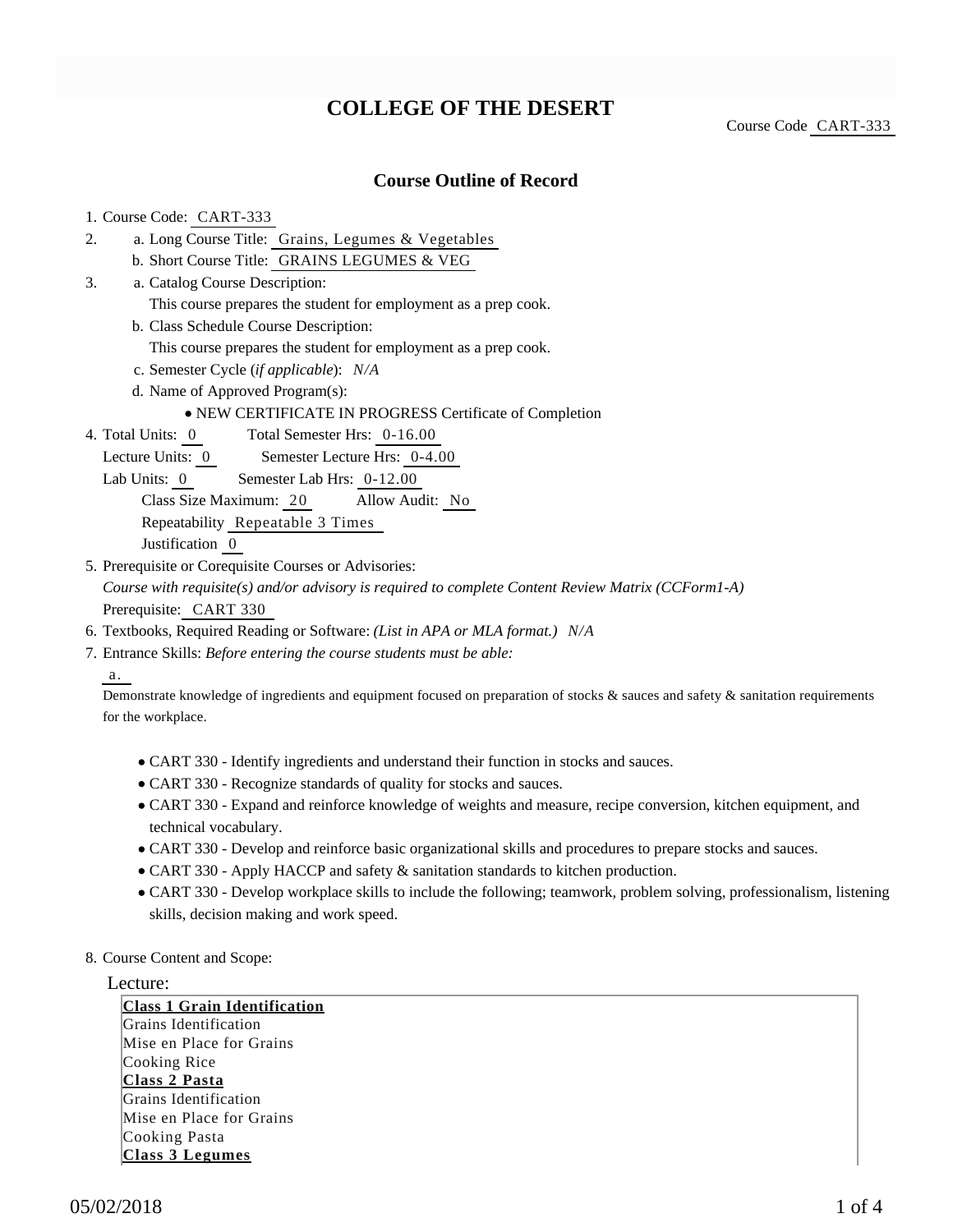## CART 333-Grains, Legumes & Vegetables

Legume Identification Mise en Place for Legumes Cooking Legumes **Class 4 Vegetables** Vegetable Identification Mise en Place for Vegetables Cooking Vegetables

Lab: *(if the "Lab Hours" is greater than zero this is required)*

9. Course Student Learning Outcomes:

1.

1 . Develop fundamental skills using recipes, knives, tools and equipment, foodstuffs and seasonings.

2 . Accumulate knowledge and skills necessary to identify and prepare a variety of grains, legumes & vegetables.

- 3 . To apply basic culinary principles to grains, legumes, & vegetable preparation.
- 4 . To be able to recognize basic food qualities and standards.

5 . Prepare grains, legumes, & vegetables as well as other foods according to industry standards and specifications.

- 10. Course Objectives: Upon completion of this course, students will be able to:
	- a. Identify ingredients and understand their function in grains, legumes & vegetables.
	- b. Recognize standards of quality for grains, legumes & vegetables.
	- c. Expand and reinforce knowledge of weights and measure, recipe conversion, kitchen equipment, and technical vocabulary.
	- d. Develop and reinforce basic organizational skills and procedures to prepare grains, legumes & vegetables.
	- e. Prepare a variety of grains, legumes & vegetables to quality standards.
	- f. Apply HACCP and safety & sanitation standards to kitchen production.

g. Develop workplace skills to include the following; teamwork, problem solving, professionalism, listening skills, decision making and work speed.

11. Methods of Instruction: *(Integration: Elements should validate parallel course outline elements)* 

- a. Demonstration, Repetition/Practice
- b. Laboratory
- c. Lecture
- 12. Assignments: (List samples of specific activities/assignments students are expected to complete both in and outside of class.) In Class Hours: 16.00

Outside Class Hours: 0

a. In-class Assignments

Prepare and cook grains, legumes and vegetables.

b. Out-of-class Assignments

Read handouts and prepare for the next class.

13. Methods of Evaluating Student Progress: The student will demonstrate proficiency by:

Laboratory projects

Students are evaluated on mise en place, organization, preparation of assigned foods, finished products, cleanliness & sanitation.

14. Methods of Evaluating: Additional Assessment Information: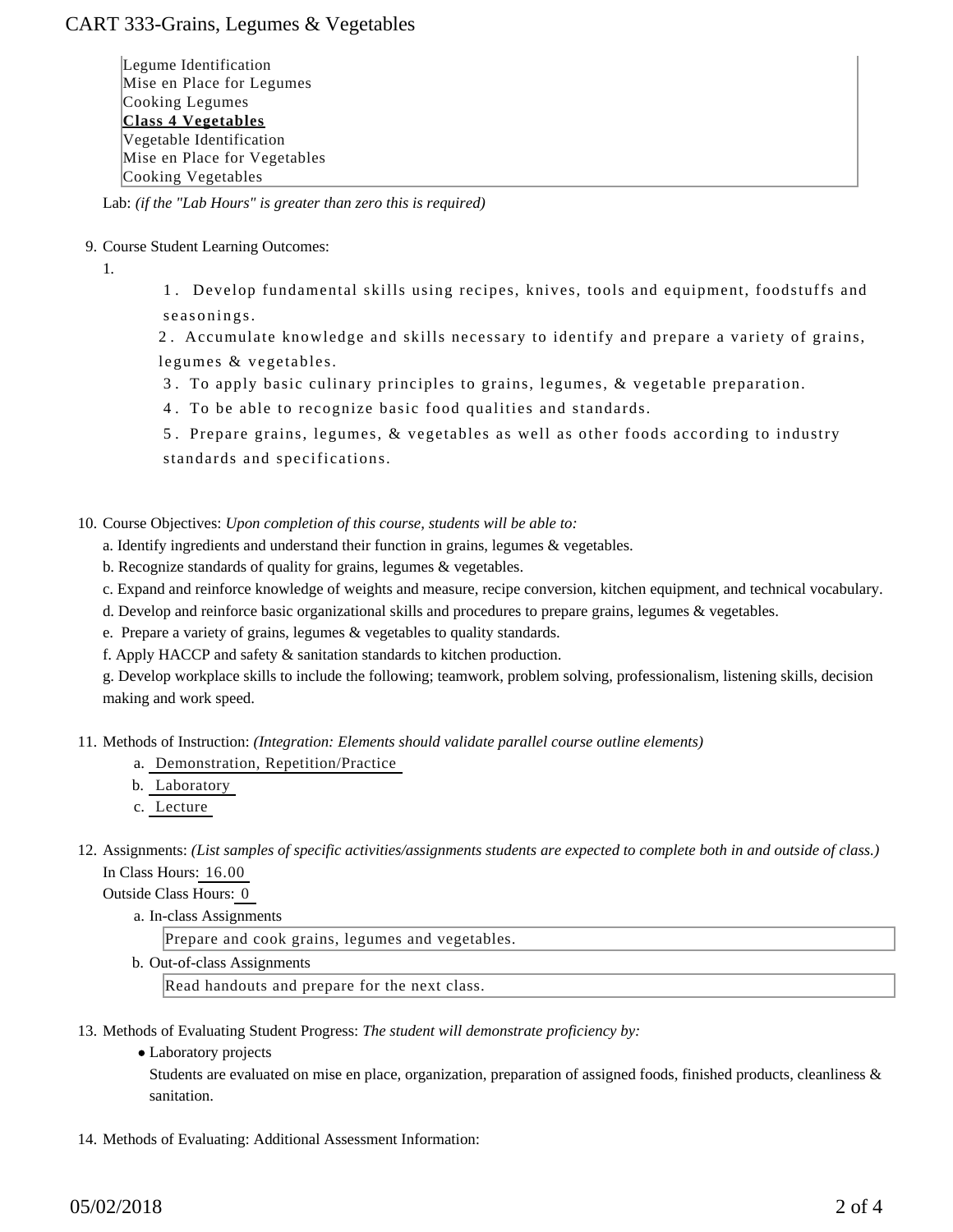# CART 333-Grains, Legumes & Vegetables

| 15. Need/Purpose/Rationale -- All courses must meet one or more CCC missions. |                                                                                                                                                                                                     |               |                      |                      |                     |  |
|-------------------------------------------------------------------------------|-----------------------------------------------------------------------------------------------------------------------------------------------------------------------------------------------------|---------------|----------------------|----------------------|---------------------|--|
| PO - Career and Technical Education                                           |                                                                                                                                                                                                     |               |                      |                      |                     |  |
|                                                                               | Fulfill the requirements for an entry-level position in their field.                                                                                                                                |               |                      |                      |                     |  |
|                                                                               | IO - Personal and Professional Development                                                                                                                                                          |               |                      |                      |                     |  |
|                                                                               | Self-evaluate knowledge, skills, and abilities.                                                                                                                                                     |               |                      |                      |                     |  |
|                                                                               |                                                                                                                                                                                                     |               |                      |                      |                     |  |
|                                                                               | 16. Comparable Transfer Course                                                                                                                                                                      |               |                      |                      |                     |  |
|                                                                               | <b>University System</b>                                                                                                                                                                            | <b>Campus</b> | <b>Course Number</b> | <b>Course Title</b>  | <b>Catalog Year</b> |  |
| 17. Special Materials and/or Equipment Required of Students:                  |                                                                                                                                                                                                     |               |                      |                      |                     |  |
|                                                                               | <sup>18.</sup> Materials Fees:<br>Required Material?                                                                                                                                                |               |                      |                      |                     |  |
|                                                                               | <b>Material or Item</b>                                                                                                                                                                             |               |                      | <b>Cost Per Unit</b> | <b>Total Cost</b>   |  |
|                                                                               | 19. Provide Reasons for the Substantial Modifications or New Course:                                                                                                                                |               |                      |                      |                     |  |
|                                                                               | Short term vocational training primarily aimed at incarcerated and re-entry students.                                                                                                               |               |                      |                      |                     |  |
| 20.                                                                           | a. Cross-Listed Course (Enter Course Code): N/A<br>b. Replacement Course (Enter original Course Code): N/A                                                                                          |               |                      |                      |                     |  |
|                                                                               |                                                                                                                                                                                                     |               |                      |                      |                     |  |
| 21. Grading Method (choose one): Pass/No Pass Optional                        |                                                                                                                                                                                                     |               |                      |                      |                     |  |
|                                                                               | 22. MIS Course Data Elements                                                                                                                                                                        |               |                      |                      |                     |  |
|                                                                               | a. Course Control Number [CB00]: N/A                                                                                                                                                                |               |                      |                      |                     |  |
|                                                                               | b. T.O.P. Code [CB03]: 130630.00 - Culinary Arts                                                                                                                                                    |               |                      |                      |                     |  |
|                                                                               | c. Credit Status [CB04]: N - Noncredit                                                                                                                                                              |               |                      |                      |                     |  |
|                                                                               | d. Course Transfer Status [CB05]: $C = Non-Transferable$                                                                                                                                            |               |                      |                      |                     |  |
|                                                                               | e. Basic Skills Status [CB08]: $2N = Not basic skills course$                                                                                                                                       |               |                      |                      |                     |  |
|                                                                               | f. Vocational Status [CB09]: Clearly Occupational                                                                                                                                                   |               |                      |                      |                     |  |
|                                                                               | g. Course Classification [CB11]: K - Other Noncredit Enhanced Funding                                                                                                                               |               |                      |                      |                     |  |
|                                                                               | h. Special Class Status [CB13]: N - Not Special                                                                                                                                                     |               |                      |                      |                     |  |
|                                                                               | i. Course CAN Code [CB14]: N/A                                                                                                                                                                      |               |                      |                      |                     |  |
|                                                                               | j. Course Prior to College Level [CB21]: $Y = Not$ Applicable                                                                                                                                       |               |                      |                      |                     |  |
|                                                                               | k. Course Noncredit Category [CB22]: I - Short-Term Vocational                                                                                                                                      |               |                      |                      |                     |  |
|                                                                               | 1. Funding Agency Category [CB23]: $Y = Not$ Applicable                                                                                                                                             |               |                      |                      |                     |  |
|                                                                               | m. Program Status [CB24]: $1 =$ Program Applicable                                                                                                                                                  |               |                      |                      |                     |  |
|                                                                               | Name of Approved Program (if program-applicable): NEW CERTIFICATE IN PROGRESS<br>Attach listings of Degree and/or Certificate Programs showing this course as a required or a restricted elective.) |               |                      |                      |                     |  |
|                                                                               |                                                                                                                                                                                                     |               |                      |                      |                     |  |
|                                                                               | 23. Enrollment - Estimate Enrollment                                                                                                                                                                |               |                      |                      |                     |  |
|                                                                               | First Year: 0                                                                                                                                                                                       |               |                      |                      |                     |  |
|                                                                               | Third Year: 0                                                                                                                                                                                       |               |                      |                      |                     |  |
|                                                                               | 24. Resources - Faculty - Discipline and Other Qualifications:                                                                                                                                      |               |                      |                      |                     |  |
|                                                                               | a. Sufficient Faculty Resources: No                                                                                                                                                                 |               |                      |                      |                     |  |
|                                                                               | b. If No, list number of FTE needed to offer this course: 0.1500                                                                                                                                    |               |                      |                      |                     |  |
|                                                                               | 25. Additional Equipment and/or Supplies Needed and Source of Funding.                                                                                                                              |               |                      |                      |                     |  |
|                                                                               | N/A                                                                                                                                                                                                 |               |                      |                      |                     |  |
|                                                                               | 26. Additional Construction or Modification of Existing Classroom Space Needed. (Explain:)                                                                                                          |               |                      |                      |                     |  |
|                                                                               | N/A                                                                                                                                                                                                 |               |                      |                      |                     |  |